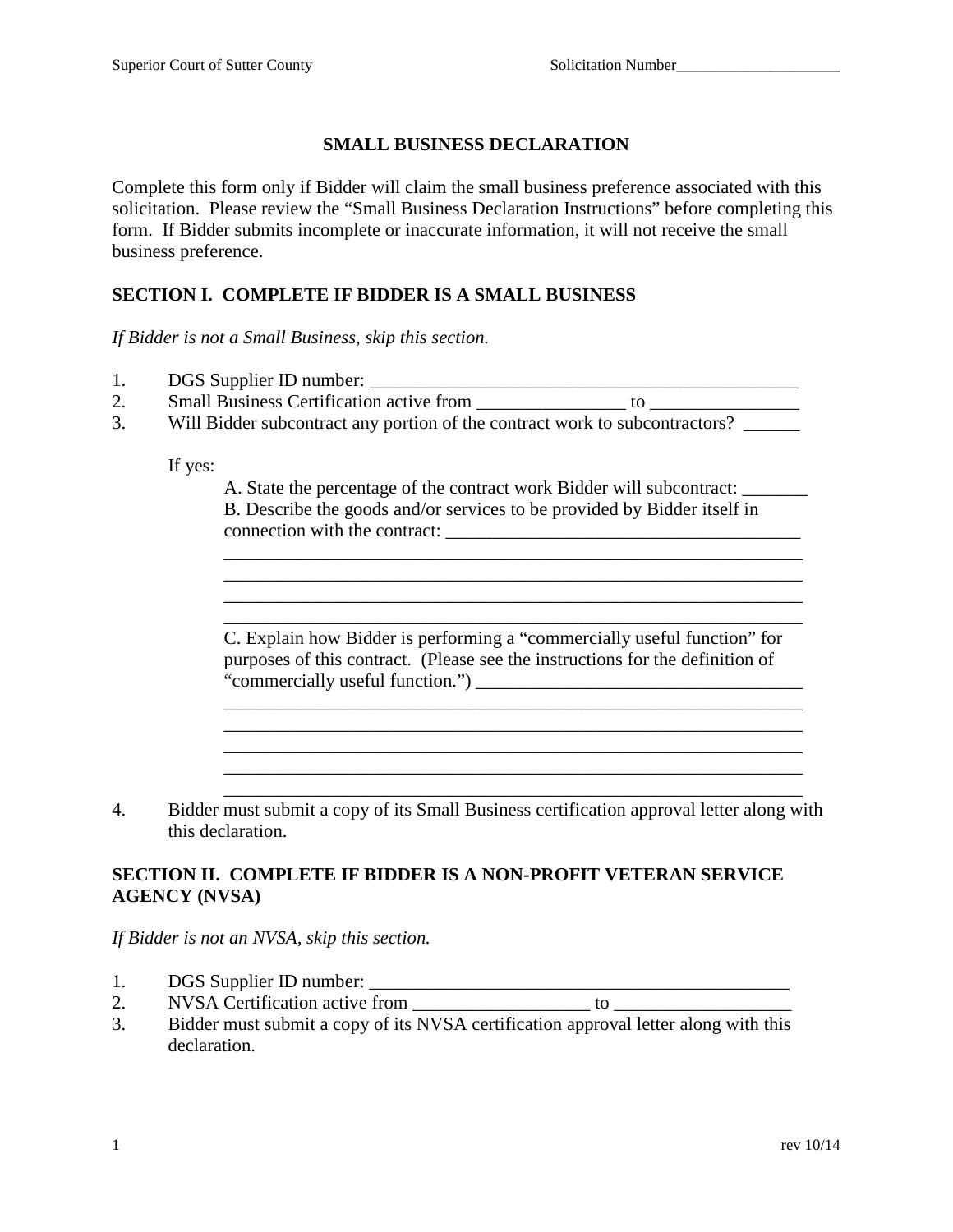# **SECTION III. CERTIFICATION**

I, the official named below, certify under penalty of perjury that the information provided in this form is true and correct. I am duly authorized to legally bind Bidder to this certification. This certification is made under the laws of the State of California.

| Company Name (Printed)                   |                                              | Tax ID Number    |
|------------------------------------------|----------------------------------------------|------------------|
| Address                                  |                                              | Telephone Number |
| $\vert$ By (Authorized Signature)        |                                              |                  |
| Printed Name and Title of Person Signing |                                              |                  |
| Date Executed                            | Executed in the County of<br>in the State of |                  |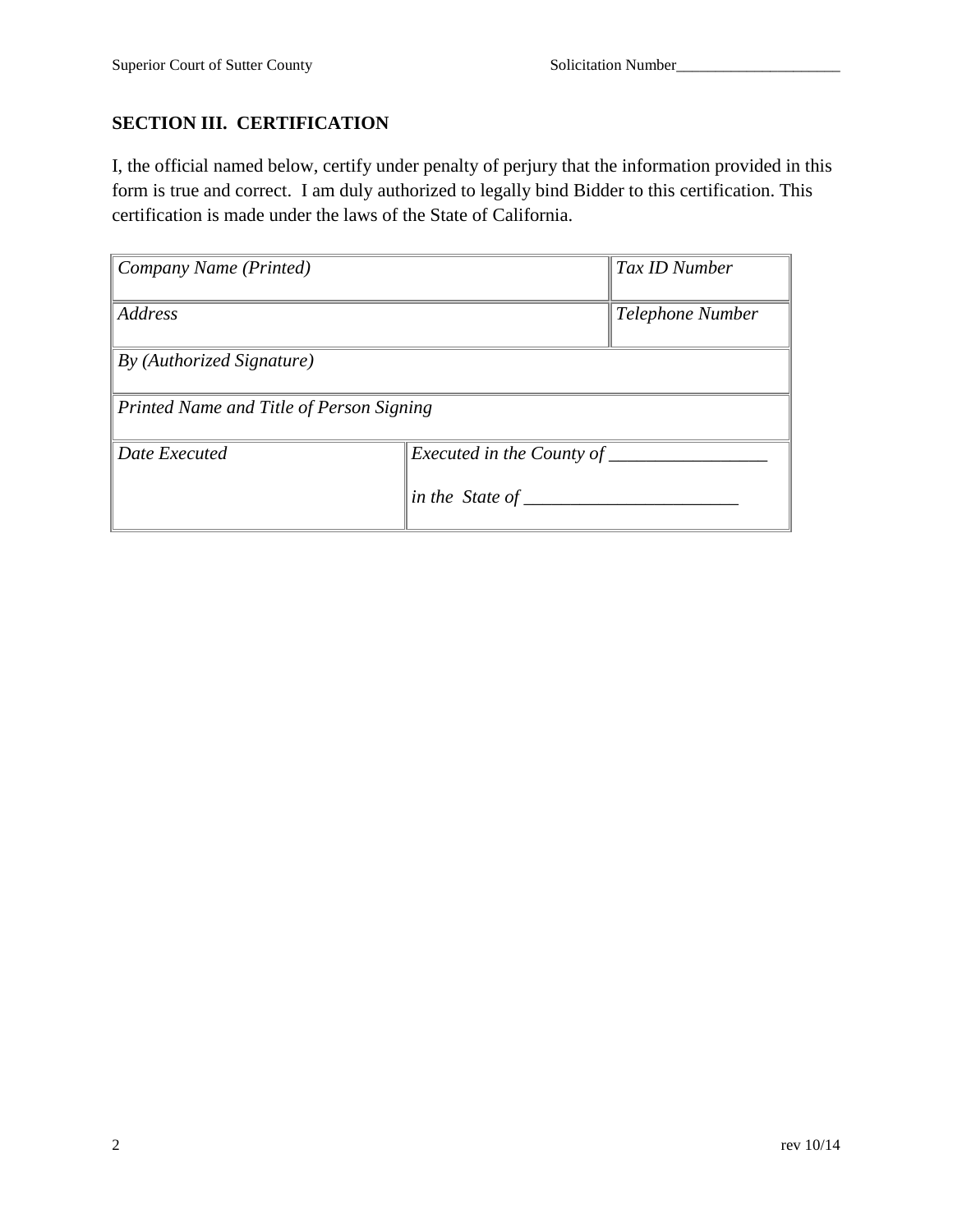# **SMALL BUSINESS DECLARATION INSTRUCTIONS**

#### **General Instructions**

In this form, (i) "DGS" refers to the Department of General Services, (ii) "Small Business" refers to an entity certified by DGS as a small business or a microbusiness, (iii) "Bidder" refers to a person or entity that submits a response to a competitive solicitation issued by the Court, including both IFBs and RFPs; and (iv) "bid" refers to a response to a competitive solicitation issued by the Court, including both IFBs and RFPs.

If Bidder will claim the small business preference in a solicitation where a small business preference is offered, it must complete the Small Business Declaration. If no small business preference is offered, or Bidder does not claim the small business preference, Bidder should not complete the Small Business Declaration.

The Court will determine whether Bidder is eligible to receive the small business preference based on information provided in the Small Business Declaration. The Court may, but is not obligated to, verify or seek clarification of any information set forth in the Small Business Declaration. If Bidder submits incomplete or inaccurate information, it will not receive the small business preference.

#### **Instructions for Section I**

*Skip this section if Bidder is not itself a Small Business.* 

- 1. Provide Bidder's DGS Supplier ID number. This number is in Bidder's DGS Supplier Profile, accessible at www.bidsync.com/DPXBisCASB.
- 2. Provide the applicable dates. These dates are listed in Bidder's DGS Supplier Profile, accessible at www.bidsync.com/DPXBisCASB.
- 3. If Bidder will subcontract any portion of the contract work, answer "yes" and complete subparts A-C. If Bidder will not subcontract any portion of the contract work, answer "no" and skip subparts A-C.

*Subpart A:* This percentage is equal to the amount to be paid by Bidder to all subcontractors divided by Bidder's total bid price, multiplied by 100. Enter a percentage; do not enter a dollar amount. For example, if the amount to be paid by Bidder to subcontractors is \$35,000 and Bidder's total bid price is \$125,000, enter "28%" (35,000  $\div$  $125,000 = 0.28$ ; 0.28 x  $100 = 28$ ).

*Subpart B:* Provide a detailed description of the goods and/or services the Bidder itself will provide for the contract. In other words, provide a detailed description of the goods and/or services that will not be subcontracted. Attach additional sheets if necessary.

*Subpart C:* Provide an explanation of how the Bidder's goods and/or services constitute a "commercially useful function" for purposes of the contract. Pursuant to Government Code section 14837, a business is deemed to perform a "commercially useful function" if the business does all of the following: (i) is responsible for the execution of a distinct